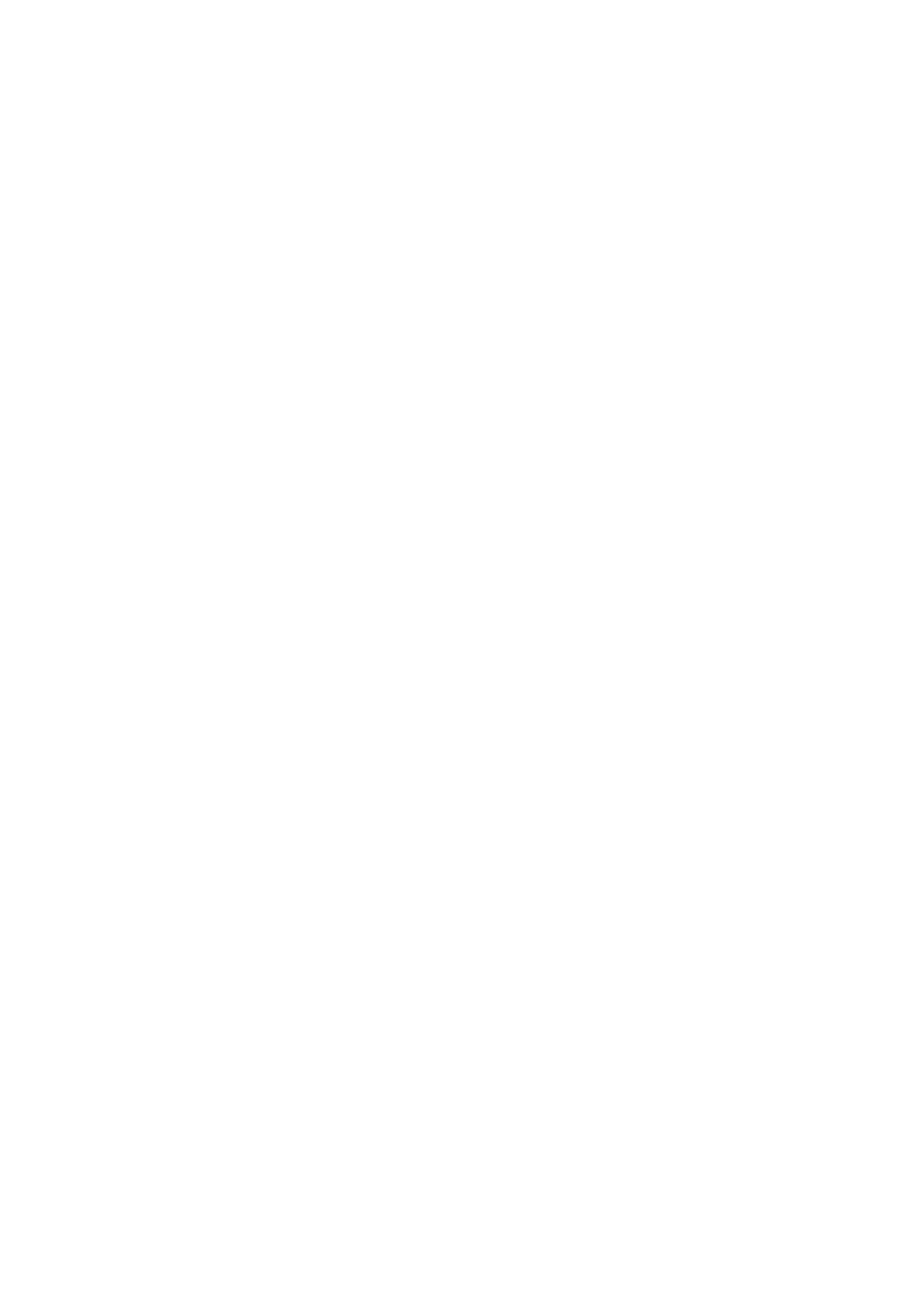



This manual should be read in conjunction with the PL / PLX Digital DC Drive Manual. (Part 1) Important. See section 2 in main PL / PLX Digital DC Drive Manual for WARNINGS

#### $\mathbf{1}$ **Table of contents**

| 1              |  |
|----------------|--|
| 2              |  |
| 3              |  |
| 4              |  |
| 5              |  |
| 6              |  |
| 6.1            |  |
| 6.1.1          |  |
| 6.1.2          |  |
| 6.2            |  |
| 6.2.1          |  |
| 6.3            |  |
| 6.4            |  |
| 6.5            |  |
| 6.6            |  |
| 6.6.1          |  |
| $\overline{7}$ |  |
| 7.1            |  |
| 7.2            |  |
| 7.2.1          |  |
| 7.2.2          |  |
| 7.2.3          |  |
|                |  |
| 7.3.1          |  |
| 7.3.2<br>7.3.3 |  |
| 7.3.4          |  |
| 7.3.5          |  |
| 7.4            |  |
| 7.5            |  |
| 7.5.1          |  |
|                |  |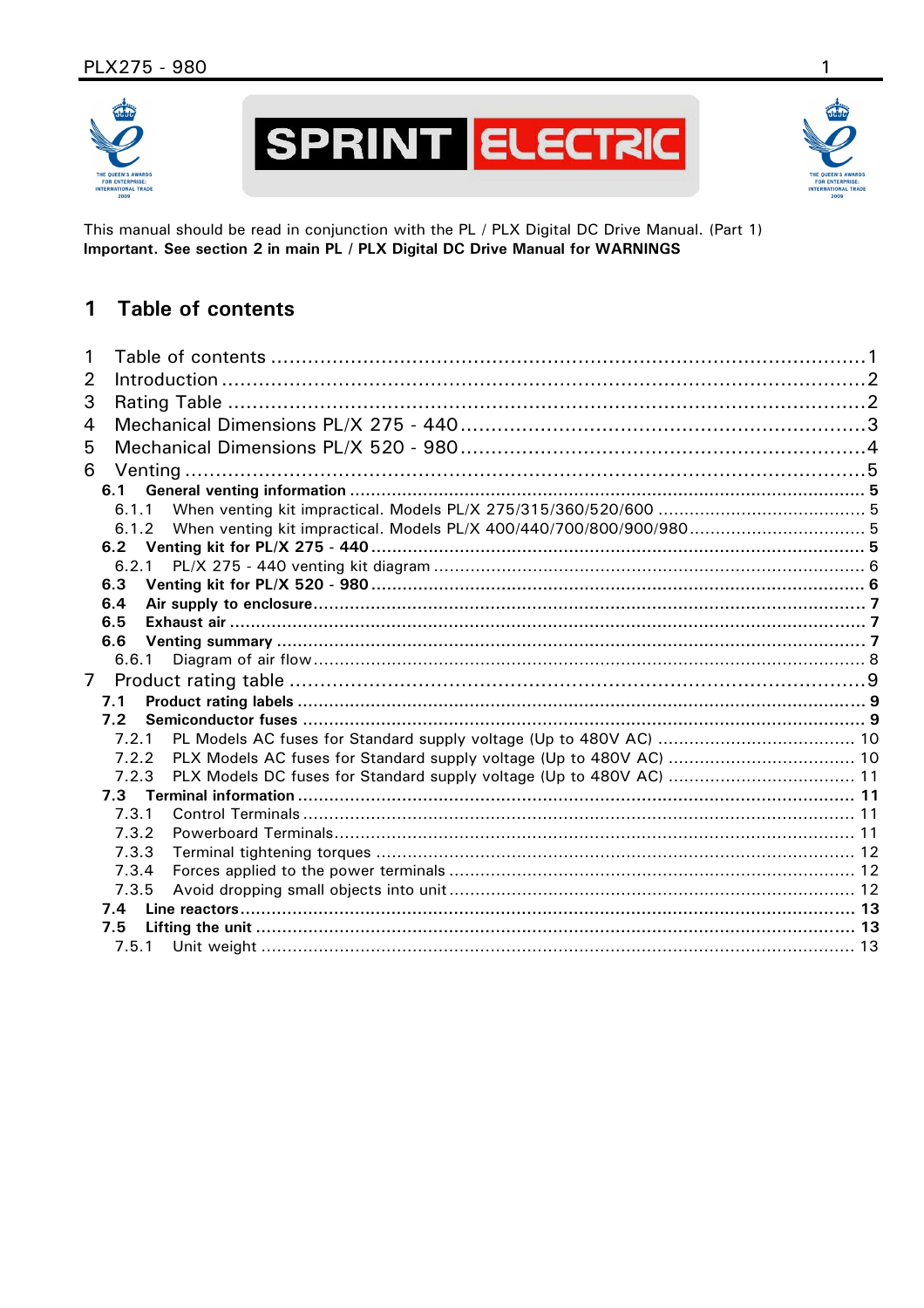# <span id="page-3-0"></span>**2 Introduction**

These additional models have all the functionality as described in the **PL / PLX Digital DC Drive Product Manual**. They also have the option of being supplied as HV units that are able to accept AC supply voltages up to 690 Volts for motors with armatures of 750 Volts DC.

All models are available with the high current 3 phase supply terminals in standard top entry, or bottom entry as an option.

## **3 Rating Table**

| Nominal maximum continuous shaft ratings |     |      |      |         |           |          |          |                             |
|------------------------------------------|-----|------|------|---------|-----------|----------|----------|-----------------------------|
| Model                                    |     | kW   | HP   | HP.     | HP        | 100%     | 100%     | Dimensions mm               |
| PL 2 quadrant                            |     | at   | at   | at 500V | at 750V   | Armature | Field    |                             |
| PLX 4 quadrant                           |     | 460  | 460  |         | (690V AC) | Current  | Amps     |                             |
| Suffix HV for 690 VAC                    |     | Volt | Volt |         | HV models | DC Amps  |          |                             |
| Suffix BE for bottom                     |     |      |      |         |           |          |          |                             |
| entry 3 phase power                      |     |      |      |         |           |          |          | W x H x D                   |
|                                          |     |      |      |         |           |          |          |                             |
| PL and PLX                               | 275 | 275  | 370  | 400     | 600       | 650      | 32 or 50 | 253 x 700 x 350             |
| PL and PLX                               | 315 | 315  | 425  | 460     | 690       | 750      | 32 or 50 | 253 x 700 x 350             |
| PL and PLX                               | 360 | 360  | 485  | 520     | 780       | 850      | 32 or 50 | 253 x 700 x 350             |
| PL <sup>*</sup> and PLX                  | 400 | 400  | 540  | 580     | 875       | 950      | 32 or 50 | 253 x 700 x 350             |
| $PL^*$ and $PLX^<$                       | 440 | 440  | 590  | 640     | 970       | 1050     | 32 or 50 | 253 x 700 x 350             |
|                                          |     |      |      |         |           |          |          |                             |
| PL and PLX                               | 520 | 520  | 700  | 760     | 1140      | 1250     | 64       | 506 x 700 x 350             |
| PL and PLX                               | 600 | 600  | 810  | 880     | 1320      | 1450     | 64       | 506 x 700 x 350             |
| PL* and PLX                              | 700 | 700  | 940  | 1020    | 1530      | 1650     | 64       | 506 x 700 x 350             |
| PL <sup>*</sup> and PLX                  | 800 | 800  | 1080 | 1170    | 1760      | 1850     | 64       | 506 x 700 x 350             |
| PL <sup>*</sup> and PLX                  | 900 | 800  | 1200 | 1300    | 1950      | 2050     | 64       | 506 x 700 x 350             |
| $PL^*$ and $PLX^<$                       | 980 | 980  | 1320 | 1430    | 2145      | 2250     | 64       | $506 \times 700 \times 350$ |

\* Starred models: (PL\*) 2 Quadrant models have electronic regenerative stopping. PL/X< Models have no overload capability.

## **Standard Models**

| Main 3 phase supply                | 50 - 60hz | Any supply from 12 to 480V AC $+/- 10\%$   |
|------------------------------------|-----------|--------------------------------------------|
| Auxiliary 3 phase supply 50 - 60hz |           | Any supply from 100 to 480V AC $+/- 10\%$  |
| Control 1 phase (50VA) 50 - 60Hz   |           | Any supply from 110 to 240V AC + $/$ - 10% |

## **High Voltage (HV) Models**

| Main 3 phase supply                | 50 - 60hz | Any supply from 12 to 690V AC $+/- 10\%$  |
|------------------------------------|-----------|-------------------------------------------|
| Auxiliary 3 phase supply 50 - 60hz |           | Any supply from 100 to 690V AC $+/- 10\%$ |
| Control 1 phase (50VA) 50 - 60Hz   |           | Any supply from 110 to 240V AC +/- 10%    |

## **Internal Fan supply**

PL/X 275/315/360/400/440 models also need a separate 100VA 240V 50/6OHz ac supply for the fan. PL/X 520/600/700/800/900/980 models also need a separate 200VA 240V 50/6OHz ac supply for the fan.

## **OUTPUT VOLTAGE RANGE**

Armature PLX and PL\* 0 to 1.2 times AC supply. PL 0 to 1.3 times AC supply. (Absolute upper limits) Note. 1.1 times AC supply is recommended if supply variations exceed  $-6\%$ . Field 0 to 0.9 times AC supply on auxiliary terminals. (EL1, EL2, EL3)

## **OUTPUT CURRENT RANGE**

| Armature | 0 to 100% continuous. | 150% for 25 seconds                                                    | $+$ /- for PLX |
|----------|-----------------------|------------------------------------------------------------------------|----------------|
| Field    |                       | programmable minimum to 100% continuous with fail alarm.               |                |
|          |                       | Note. Models PL440, PLX440, PL980, PLX980 have no overload capability. |                |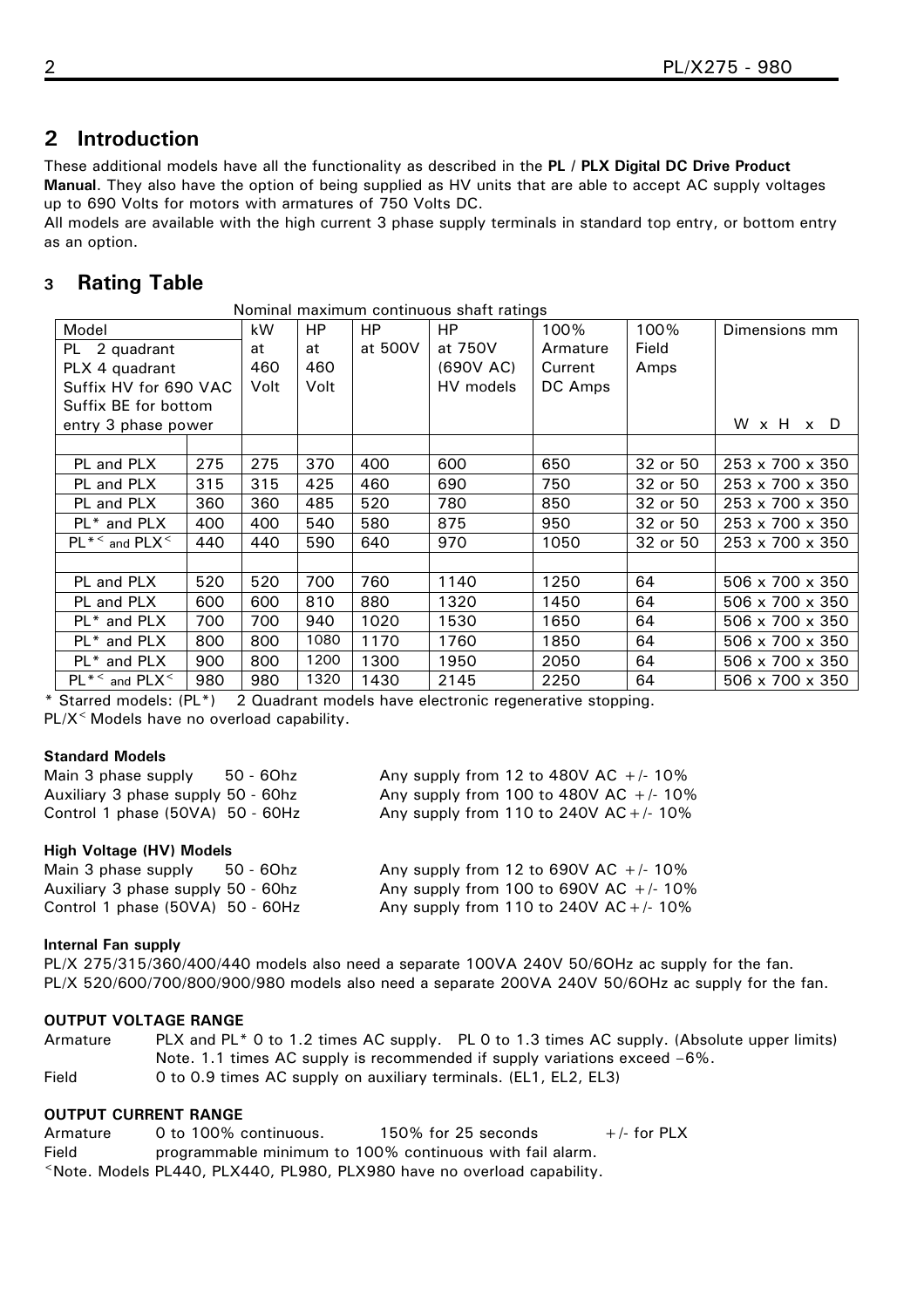# <span id="page-4-0"></span>**4 Mechanical Dimensions PL/X 275 - 440**



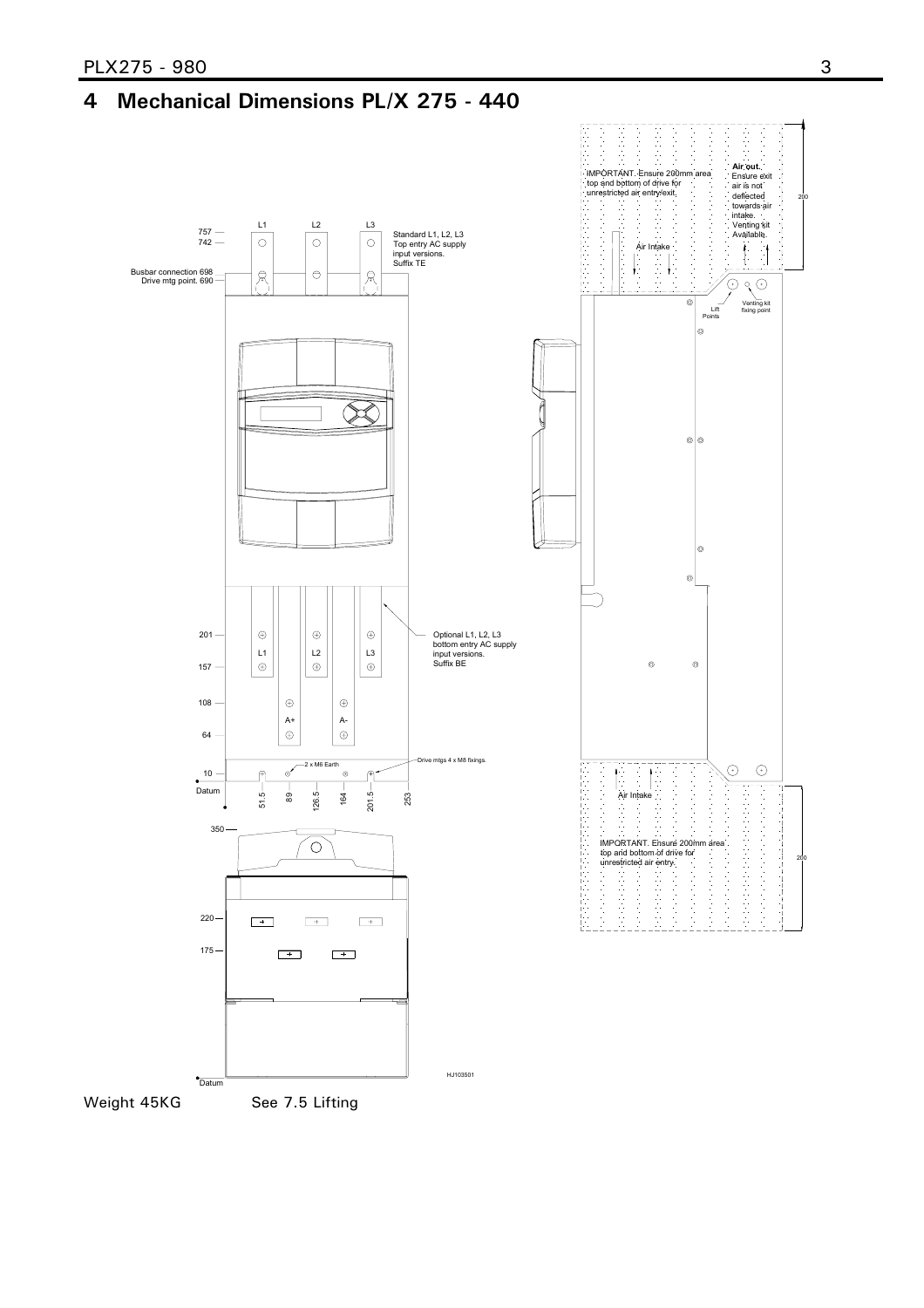<span id="page-5-0"></span>

200

200



Weight 90KG. See 7.5 Lifting

Datum

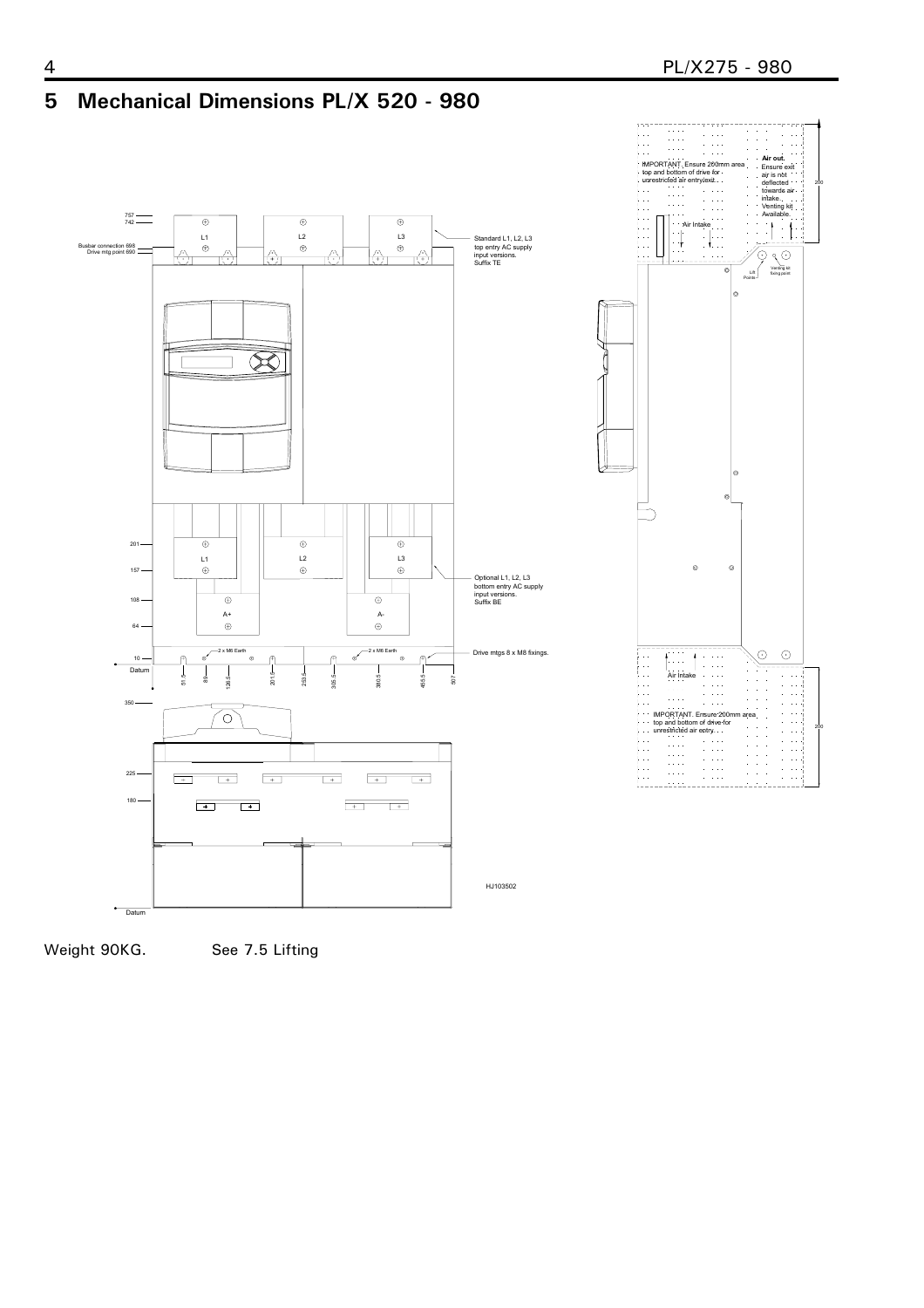## <span id="page-6-0"></span>**6 Venting**

#### **6.1 General venting information**

In order to keep these units within the required operating temperatures under all operating limits they are equipped with a very efficient cooling system. It consists of a powerful centrifugal fan system integral to the unit mounted at the bottom, which blows air over a high dissipation heatsink. Cool air is drawn in both at the top and bottom of the unit and after travelling over the internal heatsink fins, is exhausted at the top of the unit. From here the warm air must be vented from the enclosure used to house the drive.

See [4 Mechanical Dimensions PL/X 275 - 440](#page-4-0) and [5 Mechanical Dimensions PL/X 520 - 980](#page-5-0) for diagram of air exhaust flow. The unit will run cooler and hence be less stressed if the warm exhaust air is prevented from mixing with the intake air. This can be achieved by the use of the optional venting kit. See below.

#### 6.1.1 When venting kit impractical. Models PL/X 275/315/360/520/600

For these models it is usually sufficient to ensure that the enclosure is fitted with exhaust fans that can evacuate air from the enclosure at a rate at least as high as the drive fan, but within the capacity of the enclosure inlet filter. See [3 Rating Table](#page-3-0) for airflow ratings. When fitting enclosure fans ensure they are placed in the roof of the enclosure directly above the exhaust outlet of the PL/X.

#### 6.1.2 When venting kit impractical. Models PL/X 400/440/700/800/900/980

For these models it is necessary to keep the exhaust air that is emitted from the top end of the fin section seperated from the rest of the enclosure by constructing a duct that can evacuate the exhaust air from the enclosure. If this requires an indirect route then you may need to use external fans to maintain the required airflow. See [3 Rating Table](#page-3-0) for airflow ratings. Ensure against pollutants entering the port and you may need to use a suitable grill if there is a danger of birds or vermin making it their home.

#### **6.2 Venting kit for PL/X 275 - 440**

The venting kit comprises two steel ducts which are designed to telescope together. Hence the duct length from the top of the drive is adjustable between 270mm to 538mm. It consists of three main components.

1) A lower duct which fits within the side cheeks directly above the heatsink exhaust area. This is secured with 2 M5 screws. See [4 Mechanical Dimensions PL/X 275 - 440](#page-4-0) for fixing point drawing. The lower duct is 270mm long from the top edge of the PL/X.

2) The upper duct, which fits over the lower duct section, to extend the total length of the assembly. It has a series of M5 side holes to allow adjustment. Once the desired height is established the upper duct can be screwed to the lower duct through the selected hole, one screw per side. The useful length of the extended duct may be adjusted in steps of approx. 20mm from 270mm to 535mm. The duct must be inserted through a tight fitting rectangular hole in the roof of the enclosure (hole size 100mm x 252mm) and protrude above it by 10-20mm. Then the gap between the duct and the enclosure roof must be sealed (e.g. using tape or flexible filler) to ensure that the exhaust air and pollutants cannot enter into the enclosure.

3) A cowl which is fixed on top of the enclosure to prevent pollutants from dropping into the outlet. The cowl is supplied with 4 off 70mm mounting pillars, and 4 M6 holes must be drilled in the roof of the enclosure, to allow the mounting pillars to be fixed such that the cowl is positioned centrally over the duct. The cowl will overhang the duct by 70mm all the way round. If there is a danger of birds or vermin entering the exhaust port then it is recommend that a suitable grille is added round the edge of the cowl.

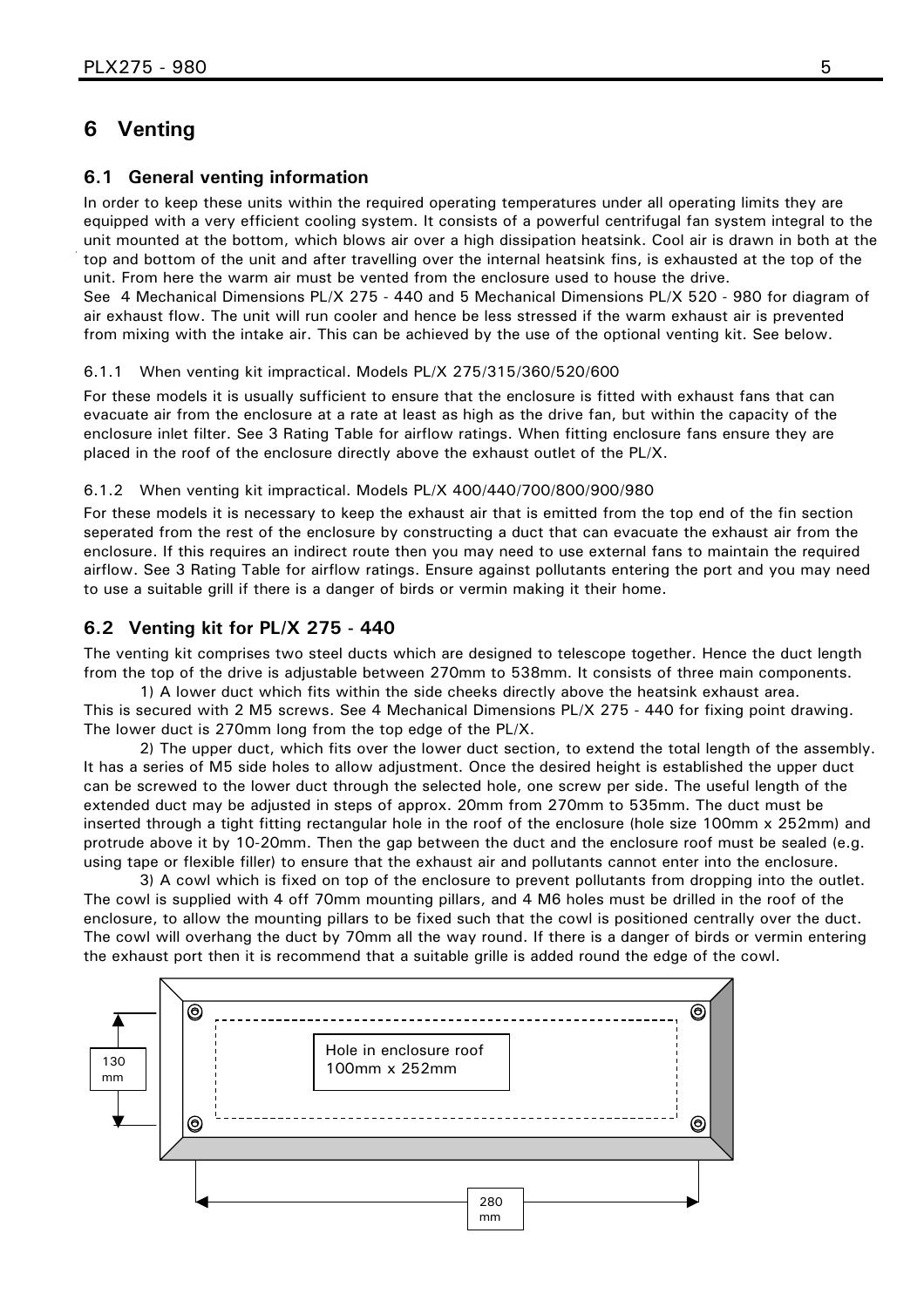<span id="page-7-0"></span>

## **6.3 Venting kit for PL/X 520 - 980**

The venting kit comprises a cowl and 2 pairs of steel ducts, each pair being designed to telescope together. Hence the duct length from the top of the drive is adjustable between 270mm to 535mm. There is also an enclosure roof cowl. Each pair is the same unit as described in [6.2 Venting kit for PL/X 275 - 440.](#page-6-0) There are 2 exhaust ports at the top of the PL/X and each pair of ducts is used with one of the ports. Please read section 5.2 for details about each pair.

The ducts must be inserted through a tight fitting rectangular hole in the roof of the enclosure (hole size 100mm x 504mm) and protrude above it by 10-20mm. Then the gap between the duct and the roof must be sealed (e.g. using tape or flexible filler) to ensure that the exhaust air and pollutants cannot enter into the enclosure. Also the interface between each pair of ducts must be sealed at the top where it protrudes from the roof.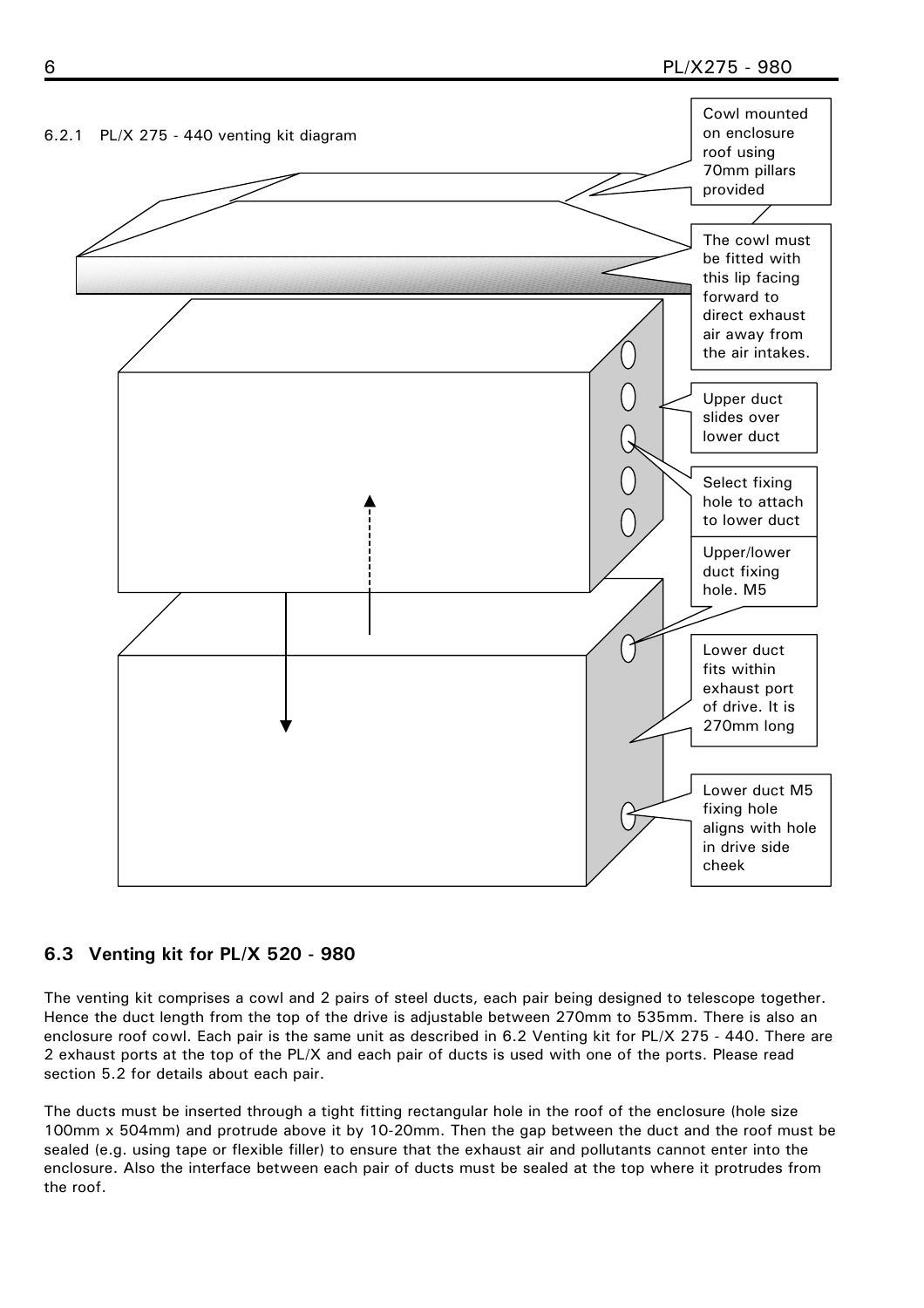<span id="page-8-0"></span>The cowl is fixed on top of the enclosure to prevent pollutants from dropping into the exhaust outlet of the drive. The cowl is supplied with 6 off 50mm mounting pillars, and 6 M6 holes must be drilled in the roof of the enclosure, to allow the mounting pillars to be fixed such that the cowl is positioned centrally over the duct. The cowl will overhang the duct by 70mm all the way round. If there is a danger of birds or vermin entering the exhaust port then it is recommend that a suitable grille is added round the edge of the cowl



#### **6.4 Air supply to enclosure**

It is essential that the enclosure which houses the PL/X is supplied with sufficient cool clean air to satisfy the throughput requirements of the PL/X and any other devices within the enclosure. Do not forget that the current carrying components associated with the drive will be dissipating a considerable amount of heat especially when the system is running at full capacity.

The enclosure must be fitted with air filters suitable for the airbourne pollutants encountered within its environment. Together they must have a rated throughput of sufficient capacity for all of the exhaust fans used in the enclosure. If the PL/X is fitted with a venting kit and there is another exhaust fan also operating for cooling other components it is essential that the auxiliary fan does not starve the PL/X of its air supply. This should be avoided if the input filters have sufficient capacity. It is recommended that the PL/X is provided with its own filters, and an enclosure partition used to isolate it from the influence of the rest of the enclosure cooling arrangements.

There should be 2 filters for the PL/X. One to provide air to the lower input port, and one for the upper port. The inlet filters should be fitted to the enclosure adjacent to the input ports at the lower and upper ends of the unit to ensure that the air drawn in is close to where it is needed. The reason for using filters at the top and bottom of the unit is because if only one filter is provided, then when the enclosure door is shut, the airpath from top to bottom may become throttled if the door is close to the face of the unit.

#### **6.5 Exhaust air**

After leaving the enclosure containing the PL/X the heated exhaust air will need to be prevented from elevating the ambient temperature of the room that is housing the enclosure by using sufficient ventilation. Alternatively the supply of cooling air may be obtained from outside and ducted to the enclosure.

#### **6.6 Venting summary**

Ensure a clean un-interruptible supply of cool filtered air is available for the PL/X and that the exhaust air is adequately and safely disposed of. Use the venting kit to keep the hot exhaust air separate from the cooling input air within the enclosure. Ensure the cooling air is available at the top and bottom of the unit. The PL/X will survive running at high ambient temperatures but possibly at the expense of its potential lifespan. Observe good engineering practice and keep all the components within the enclosure as cool as possible, consistent with avoiding condensation. For installations subjected to high ambient temperatures consider the use of air conditioning to achieve these requirements.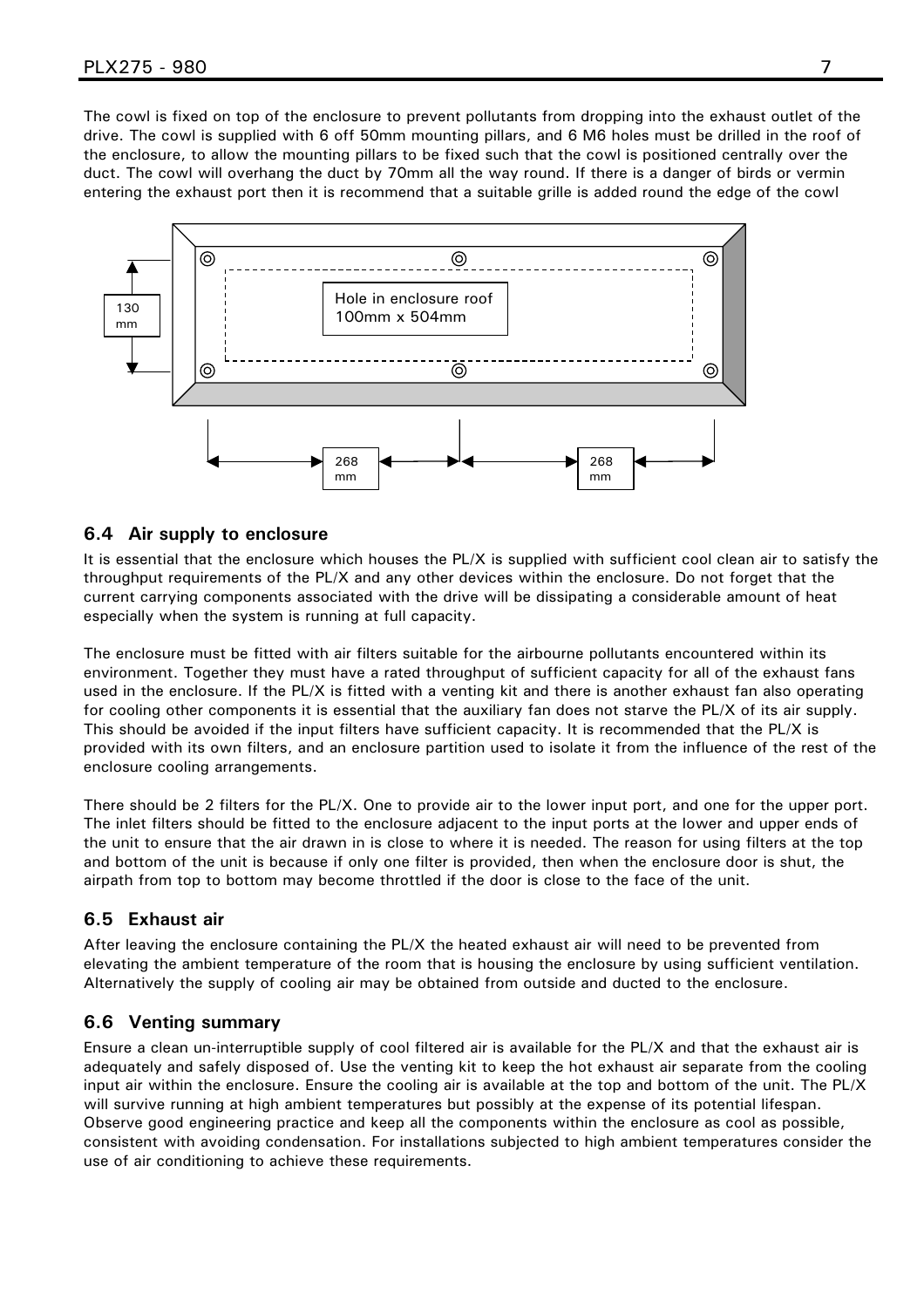#### <span id="page-9-0"></span>6.6.1 Diagram of air flow

This diagram shows a side view of a unit in an enclosure. This is the recommended method for arranging the flow of cooling air. The fan in the PL/X will draw air into the top and bottom air intakes of the unit.

There are 2 air inlet filters mounted on the door. One adjacent to the lower air intake of the unit and the other adjacent to the upper air intake of the unit.

The exhaust air is exiting the enclosure via the venting kit assembly which is shown with the cowl fitted on the roof of the enclosure.

If this hot exhaust air is likely to raise the temperature of the air being drawn in, then further measures must be taken to direct it away from the system.

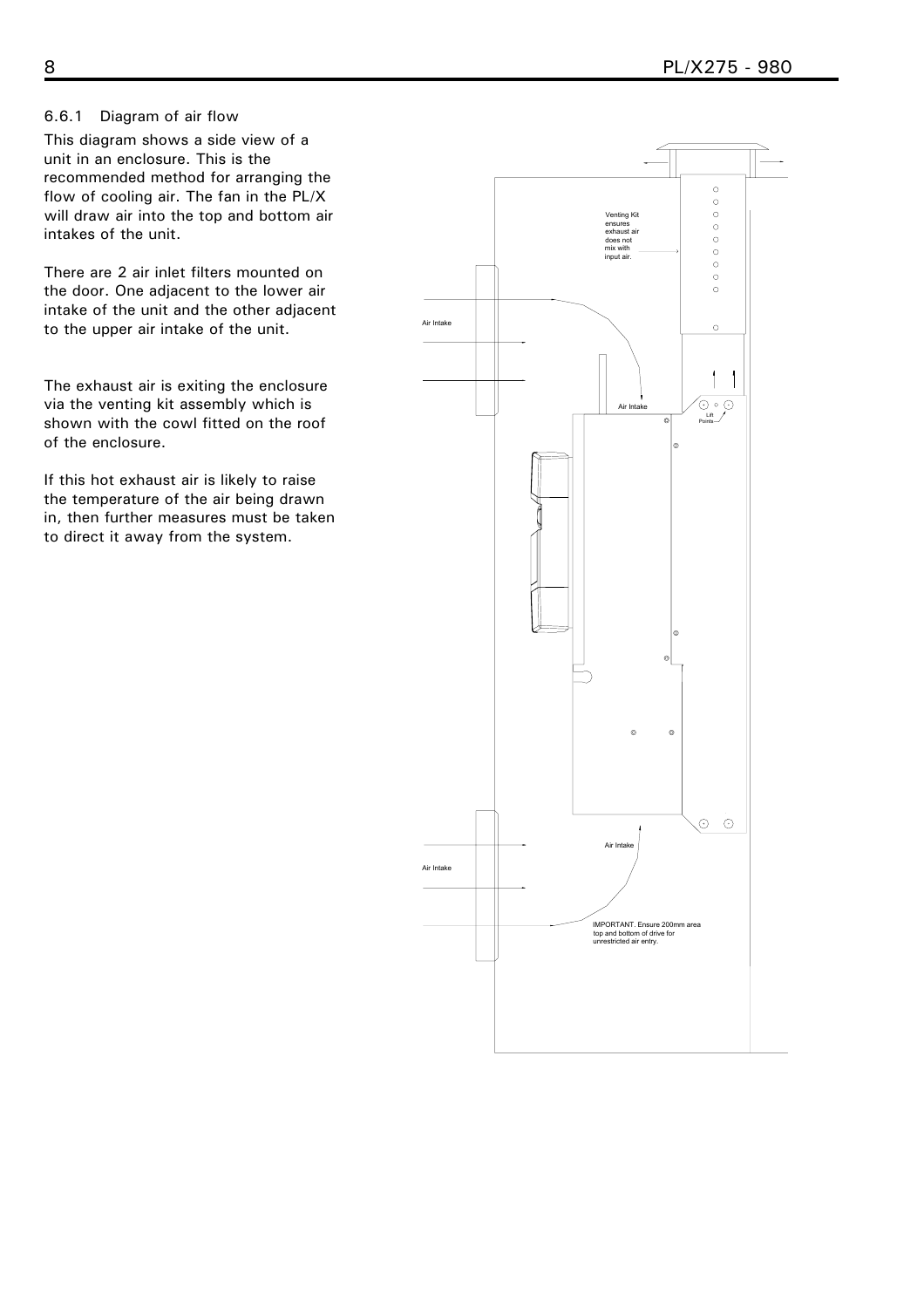| Model            |                  | Output power |       | Max continuous |       |                | Max field DC | Line   | Cooling air |             |       |
|------------------|------------------|--------------|-------|----------------|-------|----------------|--------------|--------|-------------|-------------|-------|
| 20<br>PL         |                  | At           | At    | At             |       | Current (AMPS) | output Amps  |        | reactor     | flow and    |       |
| 40<br><b>PLX</b> | <b>OP</b><br>$=$ | 460V         | 500V  | 750V           |       |                |              |        | type        | dissipation |       |
|                  | 380              | $-415AC$     | 480AC | 690AC          |       |                |              |        |             |             |       |
|                  | Κw               | HP           | HP    | <b>HP</b>      | AC IP | DC OP          | std          | option |             | cfm         | watts |
|                  |                  |              |       |                |       |                |              |        |             |             |       |
| PL/X275          | 275              | 370          | 400   | 600            | 530   | 650            | 32           | 50     | LR650       | 400         | 1700  |
| PL/X315          | 315              | 425          | 460   | 690            | 615   | 750            | 32           | 50     | LR750       | 400         | 2000  |
| PL/X360          | 360              | 485          | 520   | 780            | 700   | 850            | 32           | 50     | LR850       | 400         | 2300  |
| <b>PL/X400</b>   | 400              | 540          | 580   | 875            | 780   | 950            | 32           | 50     | LR950       | 400         | 2500  |
| <b>PL/X440</b>   | 440              | 590          | 640   | 970            | 860   | 1050           | 32           | 50     | LR1050      | 400         | 2800  |
|                  |                  |              |       |                |       |                |              |        |             |             |       |
| PL/X520          | 520              | 700          | 760   | 1140           | 1025  | 1250           | 64           |        | LR1250      | 800         | 3200  |
| PL/X600          | 600              | 810          | 880   | 1320           | 1190  | 1450           | 64           |        | LR1450      | 800         | 3700  |
| <b>PL/X700</b>   | 700              | 940          | 1020  | 1530           | 1350  | 1650           | 64           |        | LR1650      | 800         | 4200  |
| <b>PL/X800</b>   | 800              | 1080         | 1170  | 1760           | 1520  | 1850           | 64           |        | LR1850      | 800         | 4700  |
| <b>PL/X900</b>   | 900              | 1200         | 1300  | 1950           | 1680  | 2050           | 64           |        | LR2050      | 800         | 5200  |
| <b>PL/X980</b>   | 980              | 1320         | 1430  | 2145           | 1845  | 2250           | 64           |        | LR2250      | 800         | 5700  |

## <span id="page-10-0"></span>**7 Product rating table**

#### **Important Notes**

1) Only use UL fuses for installations complying with UL codes.

2) 2Q models PL400/440/700/800/900/980 have a regenerative stopping capability.

3) The EL1/2/3 connections require 3 auxiliary fuses, (max ratings 80A,  $I<sup>2</sup>$ t 5000).

Sprint part no. Fuse CH00880A. Fuseholder CP102071

When selecting alternative types the fuse current rating must typically be 1.25 X the field current rating of the motor. Max ratings 80A,  $I^2t$  5000.

4) Please consider the total component dissipation within the enclosure when calculating the required air throughput. This includes the fuses, line reactors and other sources of dissipation.

5) 400 Cubic feet per minute is approximately equivalent to 12 cubic metres per minute.

6) The output power rating shown is at the 100% rating of the drive and is the power available at the shaft for a typical motor. The actual power available will depend on the efficiency of the motor.

7) The high power field output option is an extra cost option and needs to be specified at the time of order.

8) The 690V AC supply is an extra cost option and needs to be specified at the time of order. Suffix HV 9) The bottom entry AC supply option needs to be specified at the time of order. Suffix BE

**10) Models PL/X 900/980 have maximum ambient temperature rating of 35C. Derate by 100 Amps for 40C. 11) Derate by 1% per Deg C for ambient temperatures above 40C up to 50C.** 

## **7.1 Product rating labels**

The product rating labels are located on the unit under the upper end cap. The product serial number is unique and can be used by the manufacturer to identify all ratings of the unit. The power ratings and model type are also found here, along with any product standard labels applicable to the unit.

## **7.2 Semiconductor fuses**

**WARNING. All units must be protected by correctly rated semi-conductor fuses. Failure to do so will invalidate warranty.** For semi-conductor fuses please refer to supplier.

| Model            | Main fuses     | Main fuses     | Main fuses   | Main fuses   |
|------------------|----------------|----------------|--------------|--------------|
| 20<br>PL         | Max $1^2t$     | Max $1^2t$     | Max $1^2t$   | Max $1^2t$   |
| 40<br><b>PLX</b> | <b>480V AC</b> | <b>480V AC</b> | 690V AC      | 690V AC      |
|                  | 50Hz AC        | 60Hz AC        | 50Hz AC      | 60Hz AC      |
|                  | Standard       | Standard       | High Voltage | High Voltage |
| PL/X275          | 1,170,000      | 1,170,000      | 810,000      | 770,000      |
| PL/X315          | 1,170,000      | 1,170,000      | 810,000      | 770,000      |
| PL/X360          | 1,170,000      | 1,170,000      | 810,000      | 770,000      |
| PL/X400          | 1,304,000      | 1,290,000      | 1,260,000    | 1,200,000    |
| PL/X440          | 1,304,000      | 1,290,000      | 1,260,000    | 1,200,000    |
|                  |                |                |              |              |
| PL/X520          | 3,240,900      | 3,240,900      | 2,243,700    | 2,132,900    |
| PL/X600          | 3,240,900      | 3,240,900      | 2,243,700    | 2,132,900    |
| PL/X700          | 4,212,000      | 4,212,000      | 2,916,000    | 2,772,000    |
| <b>PL/X800</b>   | 4,694,400      | 4.694,400      | 2,916,000    | 2,772,000    |
| PL/X900          | 4,694,400      | 4,694,400      | 2,916,000    | 2,772,000    |
| PL/X980          | 4,694,400      | 4,694,400      | 2,916,000    | 2,772,000    |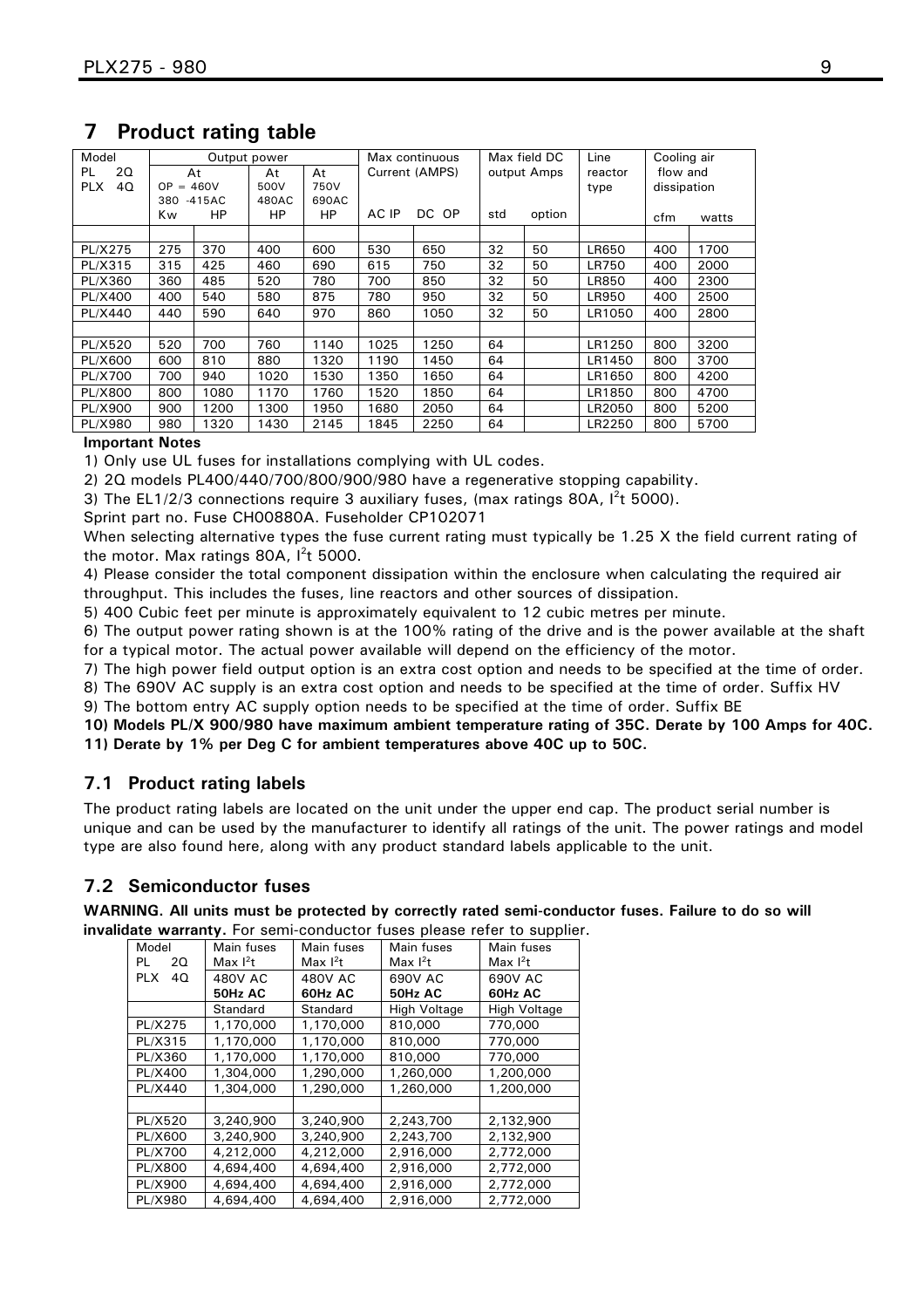| PL AC Fuses     | <b>SPRINT PART</b> | <b>SIZE</b> | <b>CURRENT</b> | <b>MOUNTING</b> | <b>DEPTH</b> | FERRAZ PART NUMBER AND REFERENCE |         |
|-----------------|--------------------|-------------|----------------|-----------------|--------------|----------------------------------|---------|
|                 | No.                |             | RATING (A)     |                 | mm           |                                  |         |
| PL275KW (650A)  | CH103301           | 31          | 800            | <b>TTF</b>      | 50.6         | 6.9 URD 31 TTF 0800              | Y300401 |
| PL275KW (650A)  | CH103301           | 32          | 800            | <b>TTF</b>      | 50.6         | 6.9 URD 32 TTF 0800              | P300071 |
| PL275KW (650A)  | CH103301           | 33          | 800            | <b>TTF</b>      | 50.6         | 6.9 URD 33 TTF 0800              | Z300080 |
|                 |                    |             |                |                 |              |                                  |         |
| PL315KW (750A)  | CH103302           | 32          | 900            | <b>TTF</b>      | 50.6         | 6,9 URD 32 TTF 0900              | Q300072 |
| PL315KW (750A)  | CH103302           | 33          | 900            | <b>TTF</b>      | 50.6         | 6.9 URD 33 TTF 0900              | A300081 |
|                 |                    |             |                |                 |              |                                  |         |
| PL360KW (850A)  | CH103303           | 32          | 1000           | <b>TTF</b>      | 50.6         | 6,9 URD 32 TTF 1000              | S300074 |
| PL360KW (850A)  | CH103303           | 33          | 1000           | <b>TTF</b>      | 50.6         | 6.9 URD 33 TTF 1000              | B300082 |
|                 |                    |             |                |                 |              |                                  |         |
| PL400KW (950A)  | CH103304           | 32          | 1100           | <b>TTF</b>      | 50.6         | 6 URD 32 TTF 1100                | M300759 |
| PL400KW (950A)  | CH103304           | 33          | 1100           | <b>TTF</b>      | 50.6         | 6.9 URD 33 TTF 1100              | C300083 |
|                 |                    |             |                |                 |              |                                  |         |
| PL440KW (1050A) | CH103305           | 33          | 1250           | <b>TTF</b>      | 50.6         | 6,9 URD 33 TTF 1250              | D300084 |
| PL440KW (1050A) | CH103305           | 2x33        | 1250           | <b>TTF</b>      | 67.6         | 6.9 URD 233 TTF 1250             | D300268 |
|                 |                    |             |                |                 |              |                                  |         |
| PL520KW (1250A) | CH103306           | 33          | 1500           | <b>TTF</b>      | 50.6         | 6 URD 33 TTF 1500                | Y300585 |
| PL520KW (1250A) | CH103306           | 33          | 1600           | <b>TTF</b>      | 50.6         | 6 URD 33 TTF 1600                | Z300586 |
|                 |                    |             |                |                 |              |                                  |         |
| PL600KW (1450A) | CH103307           | 33          | 1800           | <b>TTF</b>      | 50.6         | 6 URD 33 TTF 1800                | A300587 |
| PL600KW (1450A) | CH103307           | 2x33        | 1800           | <b>PLAF</b>     | 55.5         | 6.9 URD 233 PLAF 1800            | B300427 |
|                 |                    |             |                |                 |              |                                  |         |
| PL700KW (1650A) | CH103308           | 33          | 2000           | <b>TTF</b>      | 50.6         | 5.5 URD 33 TTF 2000              | B300588 |
| PL700KW (1650A) | CH103308           | 2x33        | 2000           | <b>PLAF</b>     | 91.5         | 6 URD 233 PLAF 2000              | R302235 |
|                 |                    |             |                |                 |              |                                  |         |
| PL800KW (1850A) | CH103309           | 2x33        | 2200           | <b>PLAF</b>     | 91.5         | 6 URD 233 PLAF 2200              | Q302234 |
| PL800KW (1850A) | CH103309           | 44          | 2200           | <b>TQF</b>      | 65           | 7,5 URD 44 TTQF 2200             | K235184 |
|                 |                    |             |                |                 |              |                                  |         |
| PL900KW (2050A) | CH103310           | 44          | 2500           | <b>TOF</b>      | 65           | 7 URD 44 TTQF 2500 BS            | C221538 |
| PL900KW (2050A) | CH103310           | 44          | 2400           | <b>TQF</b>      | 65           | 7,5 URD 44 TTQF 2400             | W233906 |
|                 |                    |             |                |                 |              |                                  |         |
| PL980KW (2250A) | CH103467           | 44          | 2500           | <b>TQF</b>      | 65           | 7 URD 44 TTOF 2500 BS            | C221538 |

### <span id="page-11-0"></span>7.2.1 PL Models AC fuses for Standard supply voltage (Up to 480V AC)

### 7.2.2 PLX Models AC fuses for Standard supply voltage (Up to 480V AC)

| PLX AC           | <b>SPRINT PART</b> | <b>SIZE</b> | <b>CURRENT</b> | <b>MOUNTING</b> | <b>DEPTH</b> | FERRAZ PART NUMBER AND REFERENCE |         |
|------------------|--------------------|-------------|----------------|-----------------|--------------|----------------------------------|---------|
|                  | No.                |             | RATING (A)     |                 | (mm)         |                                  |         |
| PLX275KW (650A)  | CH103311           | 32          | 800            | <b>TTF</b>      | 50.6         | 6.9 URD 32 TTF 0800              | P300071 |
| PLX275KW (650A)  | CH103311           | 33          | 800            | <b>TTF</b>      | 50.6         | 6.9 URD 33 TTF 0800              | Z300080 |
|                  |                    |             |                |                 |              |                                  |         |
| PLX315KW (750A)  | CH103312           | 32          | 900            | <b>TTF</b>      | 50.6         | 6,9 URD 32 TT F 0900             | 0300072 |
| PLX315KW (750A)  | CH103312           | 33          | 900            | <b>TTF</b>      | 50.6         | 6.9 URD 33 TTF 0900              | A300081 |
|                  |                    |             |                |                 |              |                                  |         |
| PLX360KW (850A)  | CH103313           | 32          | 1000           | <b>TTF</b>      | 50.6         | 6.9 URD 32 TTF 1000              | S300074 |
| PLX360KW (850A)  | CH103313           | 33          | 1000           | <b>TTF</b>      | 50.6         | 6.9 URD 33 TTF 1000              | B300082 |
|                  |                    |             |                |                 |              |                                  |         |
| PLX400KW (950A)  | CH103314           | 33          | 1100           | <b>TTF</b>      | 50.6         | 6.9 URD 33 TTF 1100              | C300083 |
| PLX400KW (950A)  | CH103314           | 2x33        | 1250           | <b>TTF</b>      | 67.6         | 6.9 URD 233 TTF 1250             | D300268 |
|                  |                    |             |                |                 |              |                                  |         |
| PLX440KW (1050A) | CH103315           | 2x33        | 1250           | <b>TTF</b>      | 67.6         | 6.9 URD 233 TTF 1250             | D300268 |
| PLX440KW (1050A) | CH103315           | 2x33        | 1400           | <b>TTF</b>      | 67.6         | 6,9 URD 233 TTF 1400             | E300269 |
|                  |                    |             |                |                 |              |                                  |         |
| PLX520KW (1250A) | CH103316           | 73          | 1400           | <b>TTF</b>      | 74           | 8.5 URD 73 TT F 1400**           | S300718 |
| PLX520KW (1250A) | CH103316           | 2x33        | 1600           | <b>TTF</b>      | 67.6         | 6.9 URD 233 TTF 1600             | F300270 |
|                  |                    |             |                |                 |              |                                  |         |
| PLX600KW (1450A) | CH103317           | 2x33        | 1800           | PLAF            | 55.5         | 6.9 URD 233 PLAF 1800            | B300427 |
| PLX600KW (1450A) | CH103317           | 2x32        | 1800           | <b>TDF</b>      | 91.6         | 6.9 URD 232 TDF 1800             | X300216 |
|                  |                    |             |                |                 |              |                                  |         |
| PLX700KW (1650A) | CH103318           | 2x33        | 1800           | PLAF            | 55.5         | 6.9 URD 233 PLAF 1800            | B300427 |
| PLX700KW (1650A) | CH103318           | 2x32        | 1800           | <b>TDF</b>      | 91.6         | 6.9 URD 232 TDF 1800             | X300216 |
|                  |                    |             |                |                 |              |                                  |         |
| PLX800KW (1850A) | CH103319           | 2x33        | 2200           | <b>PLAF</b>     | 55.5         | 6 URD 233 PLAF 2200              | Q302234 |
|                  |                    |             |                |                 |              |                                  |         |
| PLX900KW (2050A) | CH103320           | 44          | 2400           | <b>TQF</b>      | 65           | 7,5 URD 44 TTQF 2400             | W233906 |
|                  |                    |             |                |                 |              |                                  |         |
| PLX980KW (2250A) | CH103468           | 44          | 2500           | <b>TOF</b>      | 65           | 7 URD 44 TTQF 2500 BS            | C221538 |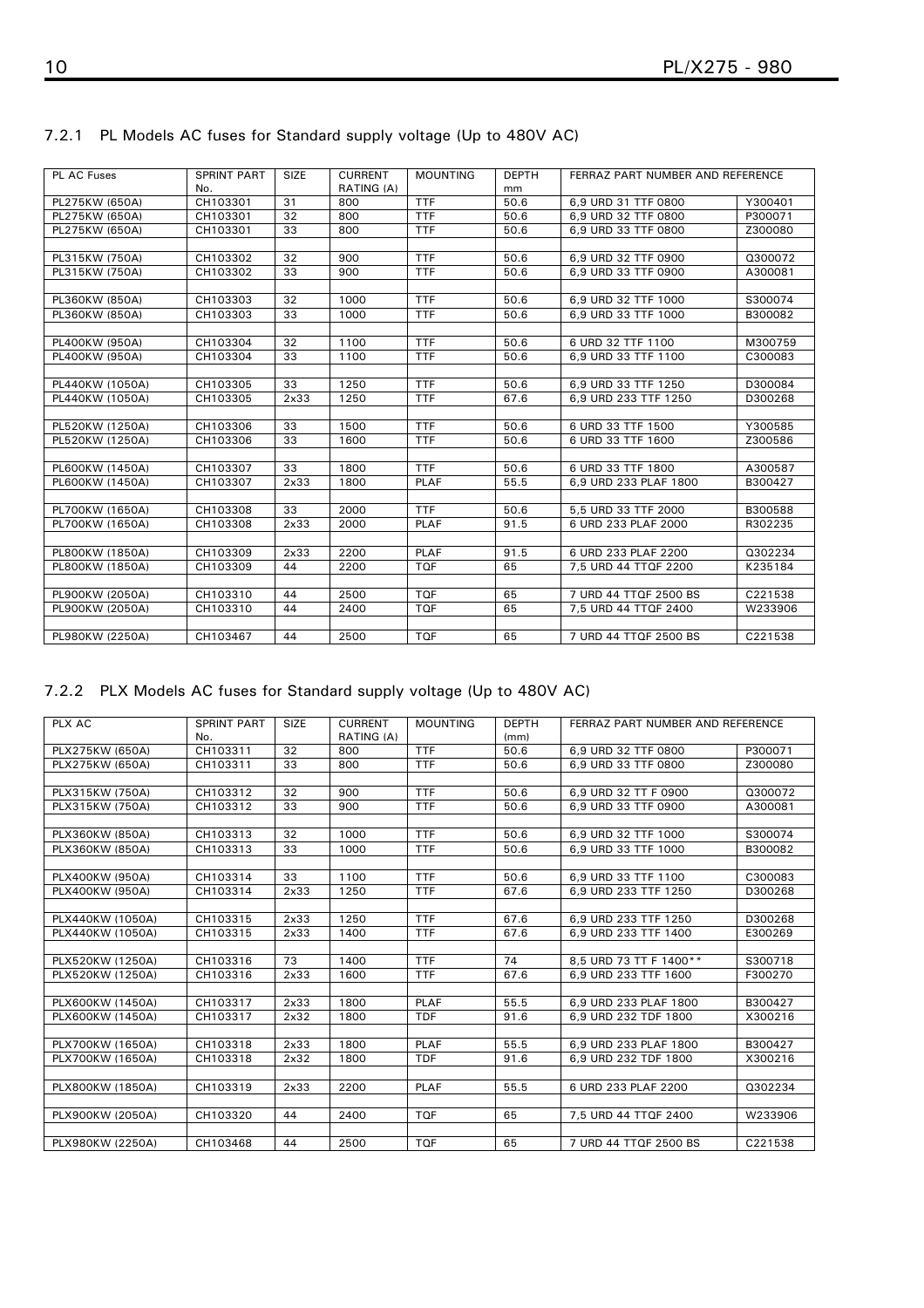<span id="page-12-0"></span>7.2.3 PLX Models DC fuses for Standard supply voltage (Up to 480V AC)

For PLX units used in applications in which regeneration occurs for most or all of the time, it is recommended to fit a DC side semi-conductor fuse. This will further protect the unit in the event of an unsequenced power loss when regeneration is taking place

Note. It is not normally necessary to use DC fuses with the PL Models but if required then these fuses can be used. Example. A \*PL model that allows regenerative stopping is employed on a site that suffers from a higher than normal amount of power brown outs or blackouts.

| PL/X DC Fuses     | <b>SPRINT</b> | <b>SIZE</b> | <b>CURRENT</b> | <b>MOUNTING</b> | <b>DEPTH</b> | FERRAZ PART NUMBER AND REFERENCE |         |
|-------------------|---------------|-------------|----------------|-----------------|--------------|----------------------------------|---------|
|                   | PART No.      |             | RATING (A)     |                 | (mm)         |                                  |         |
|                   |               |             |                |                 |              |                                  |         |
| PL/X275KW (650A)  | CH103321      | 33          | 900            | <b>TTF</b>      | 50.6         | 6.9 URD 33 TTF 0900              | A300081 |
| PL/X275KW (650A)  | CH103321      | 33          | 1000           | <b>TTF</b>      | 50.6         | 6.9 URD 33 TTF 1000              | B300082 |
|                   |               |             |                |                 |              |                                  |         |
| PL/X315KW (750A)  | CH103322      | 33          | 1100           | <b>TTF</b>      | 50.6         | 6.9 URD 33 TTF 1100              | C300083 |
| PL/X315KW (750A)  | CH103322      | 33          | 1250           | <b>TTF</b>      | 50.6         | 6.9 URD 33 TTF 1250              | D300084 |
|                   |               |             |                |                 |              |                                  |         |
| PL/X360KW (850A)  | CH103313      | 33          | 1250           | <b>TTF</b>      | 50.6         | 6.9 URD 33 TTF 1250              | D300084 |
| PL/X360KW (850A)  | CH103313      | 33          | 1400           | <b>TTF</b>      | 50.6         | 6.9 URD 33 TTF 1400              | E300085 |
|                   |               |             |                |                 |              |                                  |         |
| PL/X400KW (950A)  | CH103324      | 33          | 1400           | <b>TTF</b>      | 50.6         | 6.9 URD 33 TTF 1400              | E300085 |
| PL/X400KW (950A)  | CH103324      | 73          | 1250           | <b>TTF</b>      | 74           | 9 URD 73 TTF 1250                | T300696 |
|                   |               |             |                | <b>TTF</b>      |              |                                  |         |
| PL/X440KW (1050A) | CH103325      | 33          | 1400           |                 | 50.6         | 6.9 URD 33 TTF 1400              | E300085 |
| PL/X440KW (1050A) | CH103325      | 73          | 1400           | <b>TTF</b>      | 74           | 8.5 URD 73 TT F 1400             | S300718 |
|                   |               |             |                |                 |              |                                  |         |
| PL/X520KW (1250A) | CH103326      | 2x73        | 1800           | <b>TTF</b>      | 91           | 11 URD 273 TTF 1800              | S302236 |
| PL/X520KW (1250A) | CH103326      | 2x33        | 1800           | <b>PLAF</b>     | 55.5         | 6.9 URD 233 PLAF 1800            | B300427 |
|                   |               |             |                |                 |              |                                  |         |
| PL/X600KW (1450A) | CH103327      | 2x32        | 2000           | <b>TDF</b>      | 91.5         | 6.9 URD 232 TDF 2000             | Y300217 |
| PL/X600KW (1450A) | CH103327      | 2x73        | 2000           | <b>TTF</b>      | 91           | 10 URD 273 TTF 2000              | P300738 |
|                   |               |             | 2200           | <b>TTF</b>      | 91           |                                  |         |
| PL/X700KW (1650A) | CH103328      | 2x73        |                |                 |              | 9,5 URD 273 TTF 2200             | Q300739 |
| PL/X700KW (1650A) | CH103328      | 2x73        | 2200           | <b>PLAF</b>     | 78           | 9.5 URD 273 PLAF 2200            | M301909 |
|                   |               |             |                |                 | 65           |                                  |         |
| PL/X800KW (1850A) | CH103329      | 44          | 2700           | TTQF (TQF)      |              | 6.9 URD 44 TTQF 2700             | E239158 |
| PL/X800KW (1850A) | CH103329      | 2x73        | 2500           | <b>PLAF</b>     | 78           | 9 URD 273 PLAF 2500              | R300740 |
|                   | CH103330      | 44          | 3000           |                 | 65           |                                  |         |
| PL/X900KW (2050A) |               |             |                | TTQF (TQF)      | 78           | 6,9 URD 44 TTQF 3000             |         |
| PL/X900KW (2050A) | CH103330      | 2x73        | 2800           | <b>PLAF</b>     |              | 8.5 URD 273 PLAF 2800            | S300741 |
|                   |               |             |                |                 |              |                                  |         |
| PL/X980KW (2250A) | CH103469      | 44          | 3200           | TTQF (TQF)      | 65           | 6.9 URD 44 TTQF 3200             | S221805 |

## **7.3 Terminal information**

#### 7.3.1 Control Terminals

See Part 1 main product manual for control terminal information section 3.3.3, 3.4 and 3.5.

#### 7.3.2 Powerboard Terminals

Remove busbar cover plate to reveal powerboard terminals. For terminals T41 to T53 refer to main manual Part 1 section 3.3.3, for power terminals section 3.3.2.

#### 7.3.2.1 Fan supply input

Remove busbar cover plate to reveal powerboard terminals. The fan supply input terminals are located on the lower left hand edge of the powerboard marked AC FAN SUPPLY B1 N, B2 L.

#### Internal Fan supply

PL/X 275/315/360/400/440 models need a separate 100VA 240V 50/6OHz ac supply for the fan. PL/X 520/600/700/800/900/980 models need a separate 200VA 240V 50/6OHz ac supply for the fan.

**Note. If the fan supply fails, or is not present on power up then a warning message HEATSINK OVERTEMP is displayed on the front of the unit, and operation of the motor will be prevented. See also the main manual section 8.1.11.13 for further details of this message related to actual overtemp events.**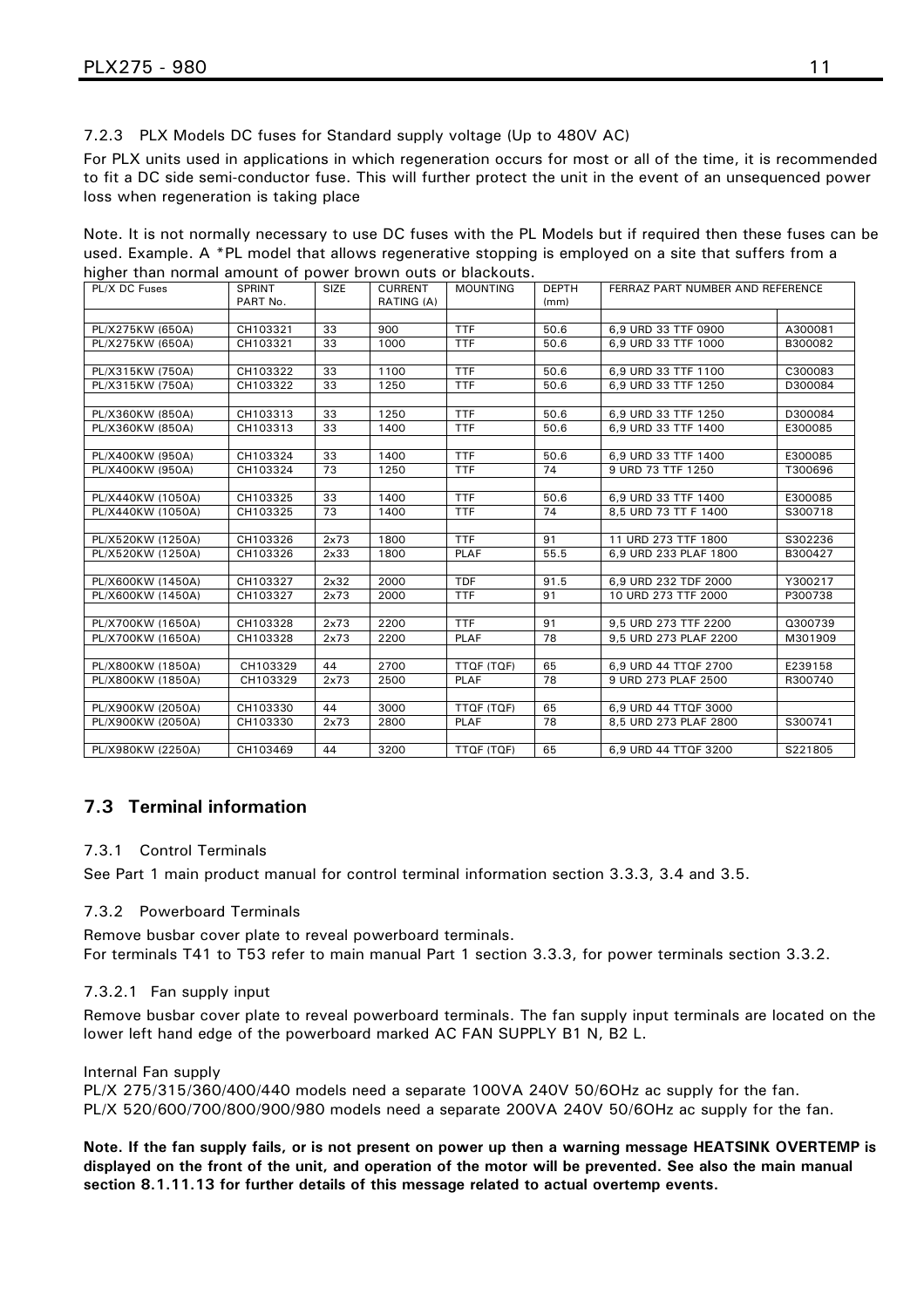### <span id="page-13-0"></span>7.3.2.2 Field supply input and output

Remove busbar cover plate to reveal powerboard terminals

The terminals EL1 EL2 EL3 F+ F- are M6 stud types found on the bottom right hand corner of the powerboard. Further information on utilising these terminals is in Section 4 Basic Application and Section 14.9 Wiring instructions, in the main manual. Also section 3.3.2 for specification. See section [7 Product](#page-10-0)  [rating table,](#page-10-0) in this Part 3.

| Terminals             | Model        | <b>Tightening torque</b> |  |
|-----------------------|--------------|--------------------------|--|
| Terminals 1 to 100    | PL/X 275-980 | 4 lb-in or 0.5 N-m       |  |
|                       |              |                          |  |
| EL1 EL2 EL3 $F + F -$ | PL/X 275-980 | 35 lb-in or 3.9 N-m      |  |
|                       |              |                          |  |
| $L1 L2 L3 A + A$      | PL/X 275-980 | 242 lb-in or 27 N-m      |  |
|                       |              |                          |  |
| Fan supply terminals  | PL/X 275-980 | 9 lb-in or 1.0 N-m       |  |

#### 7.3.3 Terminal tightening torques

#### 7.3.4 Forces applied to the power terminals

Avoid applying mechanical stress to the heavy current terminals  $L1/2/3$  A + A-. Please ensure that any cables or busbars that are bolted to these terminals are supported within the enclosure. Do not rely on the drive terminals to support the weight of the external connections.

Do not use the connecting bolt to hold the terminal and the connecting cable or busbar in alignment, otherwise, if they have been levered into alignment prior to inserting the bolt, there will be a permanent stress on the terminal. Always support the connection to the terminal such that the only purpose of the terminal bolt is to tighten them together and not to maintain their relative position to each other. The respective holes in the terminal and the connecting busbar should remain in alignment without the aid of the terminal bolt. Then you can be sure that there is minimum stress on the drive terminal busbar.

When tightening the connecting bolts of the terminals  $L1/2/3$  A + A- please ensure that the busbar is not subjected to a turning moment as the nut is torqued down. To do this always use two spanners, one on the bolt head to provide a counter torque and one on the nut to provide tightening torque.

#### 7.3.5 Avoid dropping small objects into unit

If the unit is in the horizontal plane then there is a danger that objects may be accidentally dropped into the air intake grille when connecting the busbars to the terminals. Or when the unit is vertical, dropping washers into the fin section at the top, or objects dropping through the upper air intake grill. As a precaution it is advised that a temporary cover be utilised over these areas when working on the unit, e.g. a piece of cardboard. Do not forget to remove the temporary cover prior to starting the unit. If anything is dropped into the unit then it may interfere with the fan rotation.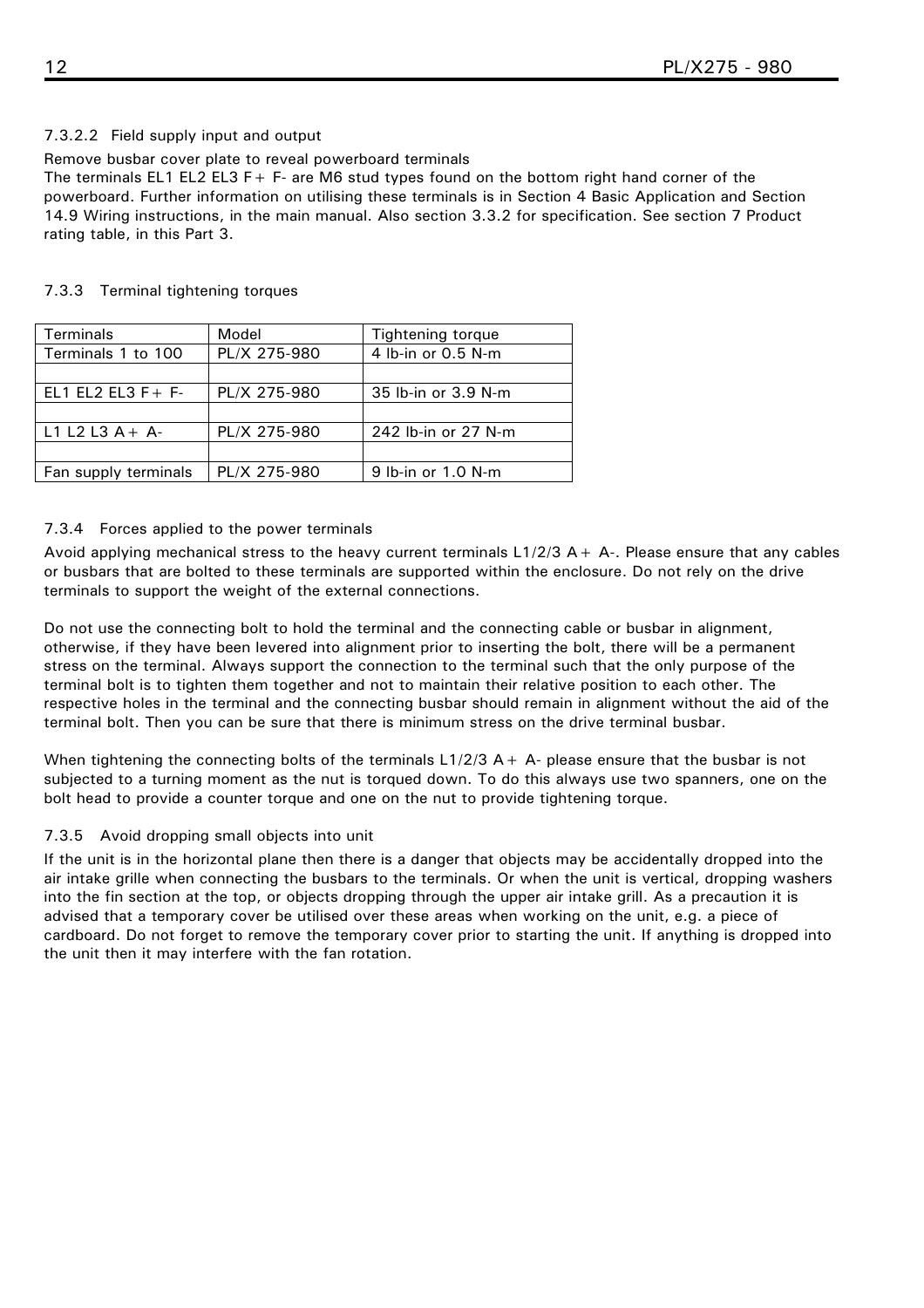## <span id="page-14-0"></span>**7.4 Line reactors**

Only use UL certified line reactors for installations complying with UL codes. These line reactors are not certified. Refer to supplier for certified alternatives.

| <b>Model</b><br>PL<br>20.<br><b>PLX</b><br>40 | <b>Max continuous</b><br><b>Current (AMPS)</b> |              | Line reactor<br>Type<br><b>480V AC</b><br>Supply | Line reactor<br>Type<br>690V AC<br>Supply |
|-----------------------------------------------|------------------------------------------------|--------------|--------------------------------------------------|-------------------------------------------|
|                                               | Input<br>AC                                    | Output<br>DC |                                                  |                                           |
| PL/X275                                       | 530                                            | 650          | <b>LR650</b>                                     | LR650HV                                   |
| PL/X315                                       | 615                                            | 750          | LR750                                            | LR750HV                                   |
| PL/X360                                       | 700                                            | 850          | <b>LR850</b>                                     | LR850HV                                   |
| PL/X400                                       | 780                                            | 950          | LR950                                            | LR950HV                                   |
| PL/X440                                       | 860                                            | 1050         | LR1050                                           | <b>LR1050HV</b>                           |
|                                               |                                                |              |                                                  |                                           |
| PL/X520                                       | 1025                                           | 1250         | LR1250                                           | <b>LR1250HV</b>                           |
| PL/X600                                       | 1190                                           | 1450         | LR1450                                           | <b>LR1450HV</b>                           |
| PL/X700                                       | 1350                                           | 1650         | LR1650                                           | LR1650HV                                  |
| PL/X800                                       | 1520                                           | 1850         | LR1850                                           | <b>LR1850HV</b>                           |
| PL/X900                                       | 1680                                           | 2050         | LR2050                                           | <b>LR2050HV</b>                           |
| PL/X980                                       | 1845                                           | 2250         | LR2250                                           | <b>LR2250HV</b>                           |
|                                               |                                                |              |                                                  |                                           |

To obtain line reactor dimensions please refer to supplier

## **7.5 Lifting the unit**

Use the lifting points provided. There are lifting holes at each end of the unit. Attach a loop of suitable rope (approx. 1.2m for PL/X275-440 and 1.5m for PL/X520-980) between the lifting holes at each side at the top end, and a similar loop at the bottom end, to assist in lifting the unit out of its container. When lifting the unit keep it in either the horizontal or vertical plane to avoid deforming the side cheeks at the lifting points. Use the top end lifting loop to assist in presenting the unit onto the back panel. The fixing holes at the top of the unit are designed with a keyhole shape to allow the unit to be initially hung on the securing bolts. These should be fixed on the back panel prior to presenting the unit into the enclosure.

Alternatively a small fork lift may be employed if the wheel has access under the door of the enclosure. (It is usually possible to have access for one fork from the side of a typical enclosure with the side panel removed). If access can be gained this way then you will need to bolt some temporary wooden extensions to the lifting holes at the bottom of the unit in order to stand the unit on the fork which will enter the enclosure).

#### 7.5.1 Unit weight

The PL/X 275-440 weighs 45Kg. The PL/X 520-980 weighs 90Kg.